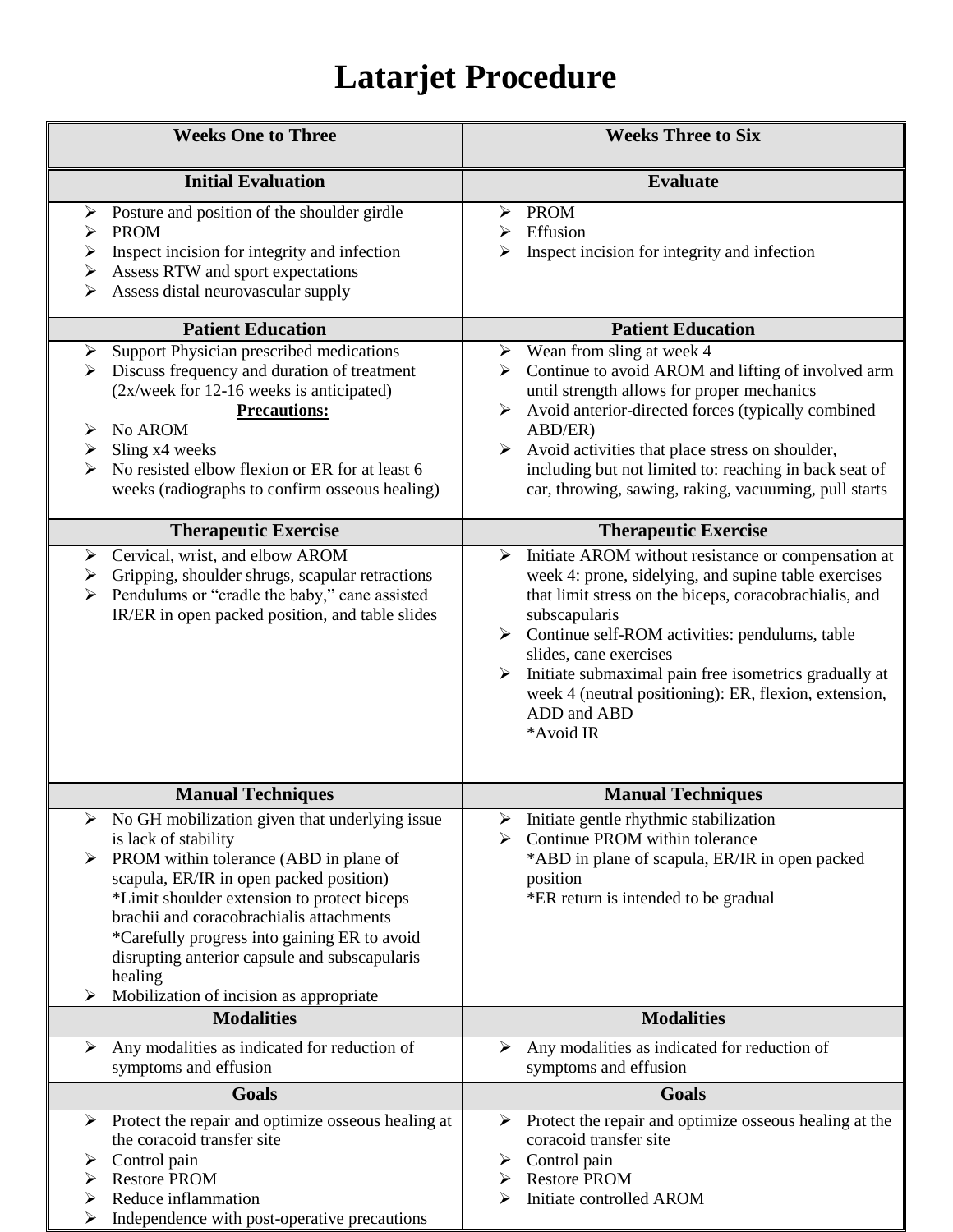| <b>Weeks Six to Ten</b>                                                                                                                                                                                 | <b>Weeks Ten to Sixteen</b>                                                                                                                                                                                                                                                                                                                                 |
|---------------------------------------------------------------------------------------------------------------------------------------------------------------------------------------------------------|-------------------------------------------------------------------------------------------------------------------------------------------------------------------------------------------------------------------------------------------------------------------------------------------------------------------------------------------------------------|
| <b>Evaluate</b>                                                                                                                                                                                         | <b>Evaluate</b>                                                                                                                                                                                                                                                                                                                                             |
| <b>PROM</b><br>➤<br><b>AROM</b><br>⋗<br>➤<br>Compensatory patterns: early scapular migration,<br>winging, substitution                                                                                  | <b>AROM</b><br>⋗<br>Compensatory patterns<br>➤                                                                                                                                                                                                                                                                                                              |
| <b>Patient Education</b>                                                                                                                                                                                | <b>Patient Education</b>                                                                                                                                                                                                                                                                                                                                    |
| Correction of abnormal movement patterns and<br>➤<br>posture<br>Continue avoiding anterior-directed forces and<br>➤<br>activities that place stress on shoulder                                         | Continue education regarding correction of abnormal<br>≻<br>movement patterns and posture<br>Continue avoiding anterior-directed forces and<br>≻<br>activities that place stress on shoulder                                                                                                                                                                |
| <b>Therapeutic Exercise</b>                                                                                                                                                                             | <b>Therapeutic Exercise</b>                                                                                                                                                                                                                                                                                                                                 |
| <b>Initiate UBE</b><br>➤<br>Pain free isotonic exercise for periscapular and<br>rotator cuff musculature<br>Progress self-ROM exercises: wall climbs,<br>➤<br>pulleys, and gentle ER/IR self-stretching | $\triangleright$ Add closed chain proprioceptive exercises<br>Incorporate trunk stabilization where able: planks,<br>↘<br>quadruped activities, partial wall or plinth push-up<br>avoiding wide hand positioning<br>Continue isotonic exercise for periscapular and<br>rotator cuff musculature<br>*Progress to shoulder height and above when<br>indicated |
| <b>Manual Techniques</b>                                                                                                                                                                                | <b>Manual Techniques</b>                                                                                                                                                                                                                                                                                                                                    |
| Gentle GH mobilization as indicated<br>⋗<br>Rhythmic stabilization<br>PNF patterns<br><b>Modalities</b><br>Any modalities as indicated<br>➤                                                             | Gentle GH mobilization as indicated<br>➤<br>Rhythmic stabilization<br>➤<br>PNF patterns<br>⋗<br><b>Modalities</b><br>Any as indicated<br>➤                                                                                                                                                                                                                  |
|                                                                                                                                                                                                         |                                                                                                                                                                                                                                                                                                                                                             |
| <b>Goals</b>                                                                                                                                                                                            | Goals                                                                                                                                                                                                                                                                                                                                                       |
| <b>Full PROM</b><br>⋗<br>*Mild ER limitation is acceptable<br>No pain with ADLs<br>Normal tissue mobility of incision                                                                                   | $4+/5$ strength throughout<br>➤<br>Full AROM without compensatory movement is<br>anticipated by week 12                                                                                                                                                                                                                                                     |